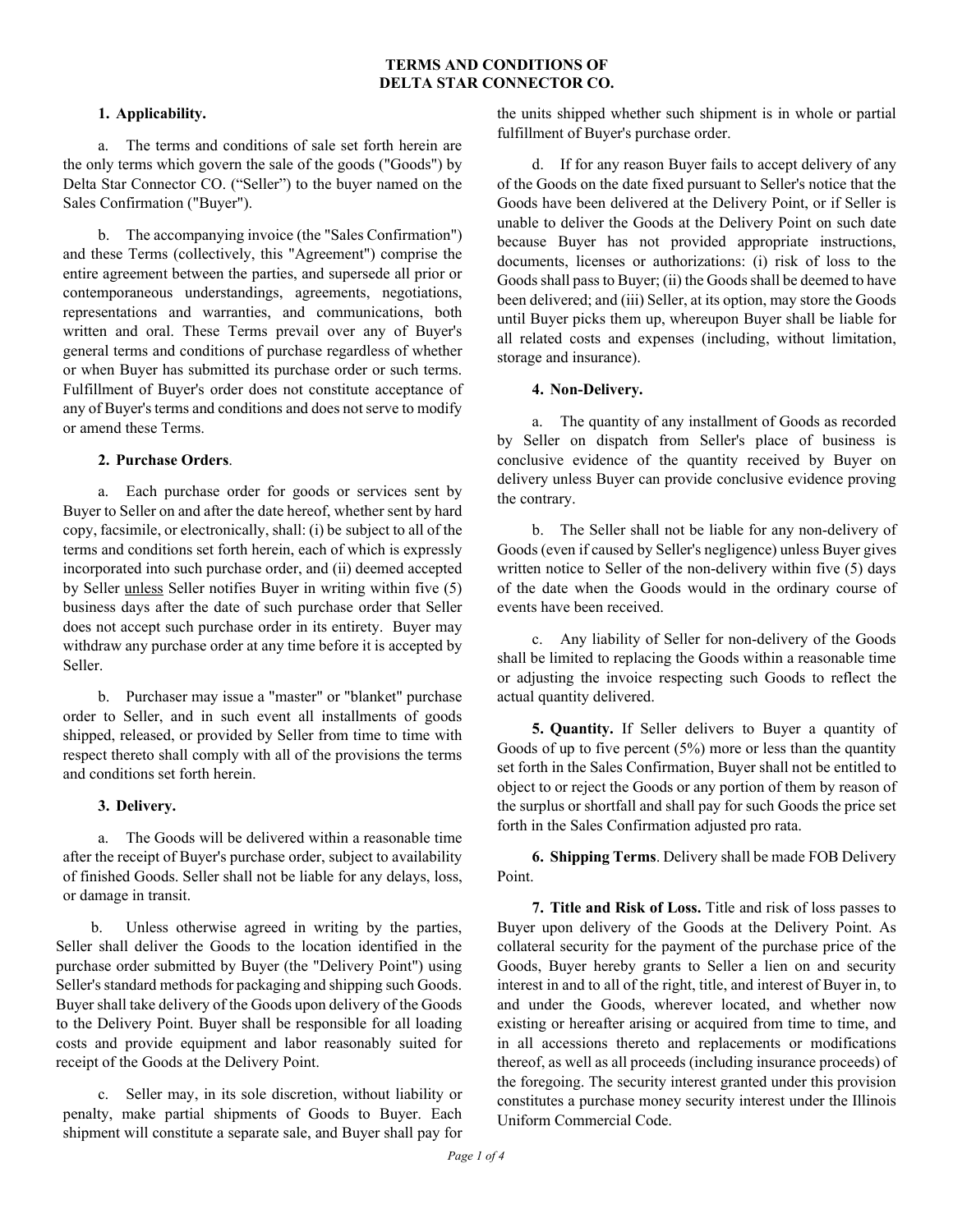**8. Amendment and Modification.** These Terms may only be amended or modified in a writing which specifically states that it amends these Terms and is signed by an authorized representative of each party. Seller may amend or modified these Terms at any time prior to acceptance of a purchase order and such amended Terms shall apply to such purchase order and all future purchase orders.

## **9. Inspection and Rejection of Nonconforming Goods.**

a. Buyer shall inspect the Goods within one (1) day of receipt ("Inspection Period"). Buyer will be deemed to have accepted the Goods unless it notifies Seller in writing of any Nonconforming Goods during the Inspection Period and furnishes such written evidence or other documentation as reasonably required by Seller. "Nonconforming Goods" means only the following: (i) product shipped is different than identified in Buyer's purchase order; or (ii) product's label or packaging incorrectly identifies its contents.

b.If Buyer timely notifies Seller of any Nonconforming Goods, Seller shall, in its sole discretion, (i) replace such Nonconforming Goods with conforming Goods, or (ii) credit or refund the Price for such Nonconforming Goods, together with any reasonable shipping and handling expenses incurred by Buyer in connection therewith. Buyer shall ship, at its expense and risk of loss, the Nonconforming Goods to Seller's facility located as listed on the Sales Confirmation. If Seller exercises its option to replace Nonconforming Goods, Seller shall, after receiving Buyer's shipment of Nonconforming Goods, ship to Buyer, at Buyer's expense and risk of loss, the replaced Goods to the Delivery Point.

c. Buyer acknowledges and agrees that the remedies set forth in Section 9(b) are Buyer's exclusive remedies for the delivery of Nonconforming Goods. Except as provided under Section 9(b), all sales of Goods to Buyer are made on a one-way basis and Buyer has no right to return Goods purchased under this Agreement to Seller.

# **10. Price.**

a. Buyer shall purchase the Goods from Seller at the prices (the "Prices") set forth in Seller's published price list in force as of the date of Buyer's purchase order. If the Prices should be increased by Seller before delivery of the Goods to a carrier for shipment to Buyer, then these Terms shall be construed as if the increased prices were originally inserted herein, and Buyer shall be billed by Seller on the basis of such increased prices.

b. All Prices are exclusive of all sales, use and excise taxes, and any other similar taxes, duties and charges of any kind imposed by any governmental authority on any amounts payable by Buyer. Buyer shall be responsible for all such charges, costs, and taxes; provided, that, Buyer shall not be responsible for any taxes imposed on, or with respect to, Seller's income, revenues, gross receipts, personnel or real or personal property or other assets.

### **11. Payment Terms.**

a. Buyer shall pay all invoiced amounts due to Seller within thirty (30) days from the date of Seller's invoice. Buyer shall make all payments hereunder by check and in US dollars.

b.Buyer shall pay interest on all late payments at the lesser of the rate of nine percent (9%) per month or the highest rate permissible under applicable law, calculated daily and compounded monthly. Buyer shall reimburse Seller for all costs incurred in collecting any late payments, including, without limitation, attorneys' fees. In addition to all other remedies available under these Terms or at law (which Seller does not waive by the exercise of any rights hereunder), Seller shall be entitled to suspend the delivery of any Goods if Buyer fails to pay any amounts when due hereunder and such failure continues for ten (10) days following written notice thereof.

c. Buyer shall not withhold payment of any amounts due and payable by reason of any set-off of any claim or dispute with Seller, whether relating to Seller's breach, bankruptcy or otherwise.

# **12. Limited Warranty.**

a. Seller warrants to Buyer that for a period of twelve (12) months from the date of shipment of the Goods ("Warranty Period"), that such Goods will materially conform to Seller's published specifications in effect as of the date of manufacture and will be free from material defects in material and workmanship.

b.EXCEPT FOR THE WARRANTY SET FORTH IN SECTION 12(A), SELLER MAKES NO WARRANTY WHATSOEVER WITH RESPECT TO THE GOODS, INCLUDING ANY (a) WARRANTY OF MERCHANTABILITY; (b) WARRANTY OF FITNESS FOR A PARTICULAR PURPOSE; (c) WARRANTY OF TITLE; (d) WARRANTY AGAINST INFRINGEMENT OF INTELLECTUAL PROPERTY RIGHTS OF A THIRD PARTY; WHETHER EXPRESS OR IMPLIED BY LAW, COURSE OF DEALING, COURSE OF PERFORMANCE, USAGE OF TRADE OR OTHERWISE.

c. Products manufactured by a third party ("Third Party Product") may constitute, contain, be contained in, incorporated into, attached to, or packaged together with, the Goods. Third Party Products are not covered by the warranty in Section 12(a). For the avoidance of doubt, SELLER MAKES NO REPRESENTATIONS OR WARRANTIES WITH RESPECT TO ANY THIRD-PARTY PRODUCT, INCLUDING ANY (a) WARRANTY OF MERCHANTABILITY; (b) WARRANTY OF FITNESS FOR A PARTICULAR PURPOSE; (c) WARRANTY OF TITLE; OR (d) WARRANTY AGAINST INFRINGEMENT OF INTELLECTUAL PROPERTY RIGHTS OF A THIRD PARTY; WHETHER EXPRESS OR IMPLIED BY LAW, COURSE OF DEALING, COURSE OF PERFORMANCE, USAGE OF TRADE OR OTHERWISE.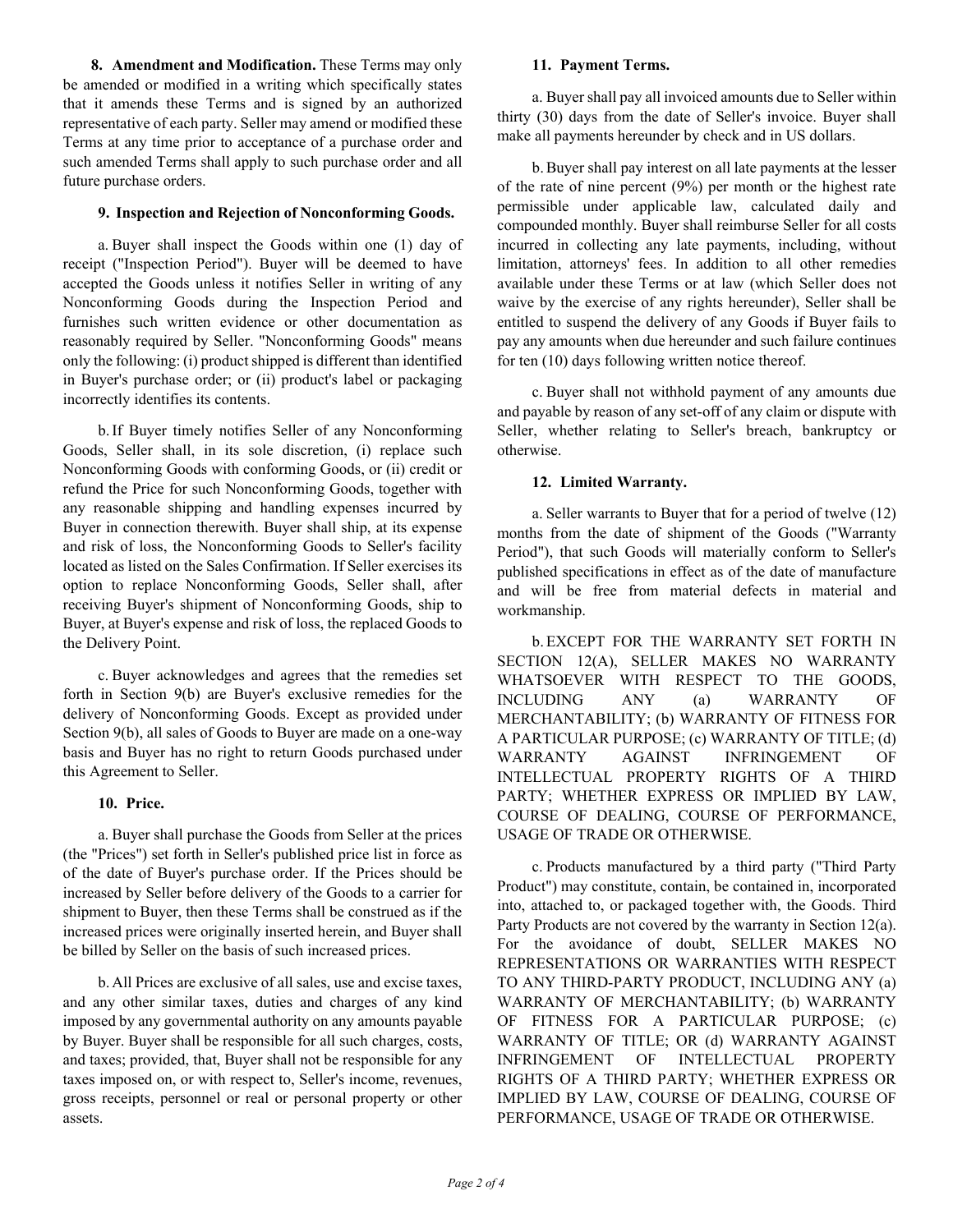d.The Seller shall not be liable for a breach of the warranty set forth in Section 12(a) unless: (i) Buyer gives written notice of the defect, reasonably described, to Seller within three (3) days of the time when Buyer discovers or ought to have discovered the defect; (ii) Seller is given a reasonable opportunity after receiving the notice to examine such Goods and Buyer (if requested to do so by Seller) returns such Goods to Seller's place of business at Seller's cost for the examination to take place there; and (iii) Seller reasonably verifies Buyer's claim that the Goods are defective.

e. The Seller shall not be liable for a breach of the warranty set forth in Section 12(a) if: (i) Buyer makes any further use of such Goods after giving such notice; (ii) the defect arises because Buyer failed to follow Seller's oral or written instructions as to the storage, installation, commissioning, use or maintenance of the Goods; or (iii) Buyer alters or repairs such Goods without the prior written consent of Seller.

f. Subject to Section 12(d) and Section 12(e) above, with respect to any such Goods during the Warranty Period, Seller shall, in its sole discretion, either: (i) repair or replace such Goods (or the defective part) or (ii) credit or refund the price of such Goods at the pro rata contract rate provided that, if Seller so requests, Buyer shall, at Seller's expense, return such Goods to Seller.

g.THE REMEDIES SET FORTH IN SECTION 12(F) SHALL BE THE BUYER'S SOLE AND EXCLUSIVE REMEDY AND SELLER'S ENTIRE LIABILITY FOR ANY BREACH OF THE LIMITED WARRANTY SET FORTH IN SECTION 12(A).

# **13. Limitation of Liability.**

a. IN NO EVENT SHALL SELLER BE LIABLE TO BUYER OR ANY THIRD PARTY FOR ANY LOSS OF USE, REVENUE OR PROFIT OR LOSS OF DATA OR DIMINUTION IN VALUE, OR FOR ANY CONSEQUENTIAL, INDIRECT, INCIDENTAL, SPECIAL, EXEMPLARY, OR PUNITIVE DAMAGES WHETHER ARISING OUT OF BREACH OF CONTRACT, TORT (INCLUDING NEGLIGENCE) OR OTHERWISE, REGARDLESS OF WHETHER SUCH DAMAGES WERE FORESEEABLE AND WHETHER OR NOT SELLER HAS BEEN ADVISED OF THE POSSIBILITY OF SUCH DAMAGES, AND NOTWITHSTANDING THE FAILURE OF ANY AGREED OR OTHER REMEDY OF ITS ESSENTIAL PURPOSE.

b.IN NO EVENT SHALL SELLER'S AGGREGATE LIABILITY ARISING OUT OF OR RELATED TO THIS AGREEMENT, WHETHER ARISING OUT OF OR RELATED TO BREACH OF CONTRACT, TORT (INCLUDING NEGLIGENCE) OR OTHERWISE, EXCEED THREE TIMES THE TOTAL OF THE AMOUNTS PAID TO SELLER FOR THE GOODS SOLD HEREUNDER OR \$1,000.00, WHICHEVER IS LESS.

c. The limitation of liability set forth in Section 13(b) above shall not apply to (i) liability resulting from Seller's gross negligence or willful misconduct and (ii) death or bodily injury resulting from Seller's acts or omissions.

**14. Compliance with Law**. Buyer shall comply with all applicable laws, regulations, and ordinances. Buyer shall maintain in effect all the licenses, permissions, authorizations, consents and permits that it needs to carry out its obligations under this Agreement. Buyer shall comply with all export and import laws of all countries involved in the sale of the Goods under this Agreement or any resale of the Goods by Buyer. Buyer assumes all responsibility for shipments of Goods requiring any government import clearance. Seller may terminate this Agreement if any governmental authority imposes antidumping or countervailing duties or any other penalties on Goods.

**15. Termination**. In addition to any remedies that may be provided under these Terms, Seller may terminate this Agreement with immediate effect upon written notice to Buyer, if Buyer: (i) fails to pay any amount when due under this Agreement and such failure continues for five (5) days after Buyer's receipt of written notice of nonpayment; (ii) has not otherwise performed or complied with any of these Terms, in whole or in part; or (iii) becomes insolvent, files a petition for bankruptcy or commences or has commenced against it proceedings relating to bankruptcy, receivership, reorganization or assignment for the benefit of creditors.

**16. Waiver**. No waiver by Seller of any of the provisions of this Agreement is effective unless explicitly set forth in writing and signed by Seller. No failure to exercise, or delay in exercising, any right, remedy, power, or privilege arising from this Agreement operates, or may be construed, as a waiver thereof. No single or partial exercise of any right, remedy, power, or privilege hereunder precludes any other or further exercise thereof or the exercise of any other right, remedy, power, or privilege.

**17. Confidential Information.** All non-public, confidential or proprietary information of Seller, including but not limited to specifications, samples, patterns, designs, plans, drawings, documents, data, business operations, customer lists, pricing, discounts or rebates, disclosed by Seller to Buyer, whether disclosed orally or disclosed or accessed in written, electronic or other form or media, and whether or not marked, designated or otherwise identified as "confidential" in connection with this Agreement is confidential, solely for the use of performing this Agreement and may not be disclosed or copied unless authorized in advance by Seller in writing. Upon Seller's request, Buyer shall promptly return all documents and other materials received from Seller. Seller shall be entitled to injunctive relief for any violation of this Section. This Section does not apply to information that is: (a) in the public domain; (b) known to Buyer at the time of disclosure; or (c) rightfully obtained by Buyer on a non-confidential basis from a third party.

**18. Force Majeure.** No party shall be liable or responsible to the other party, nor be deemed to have defaulted